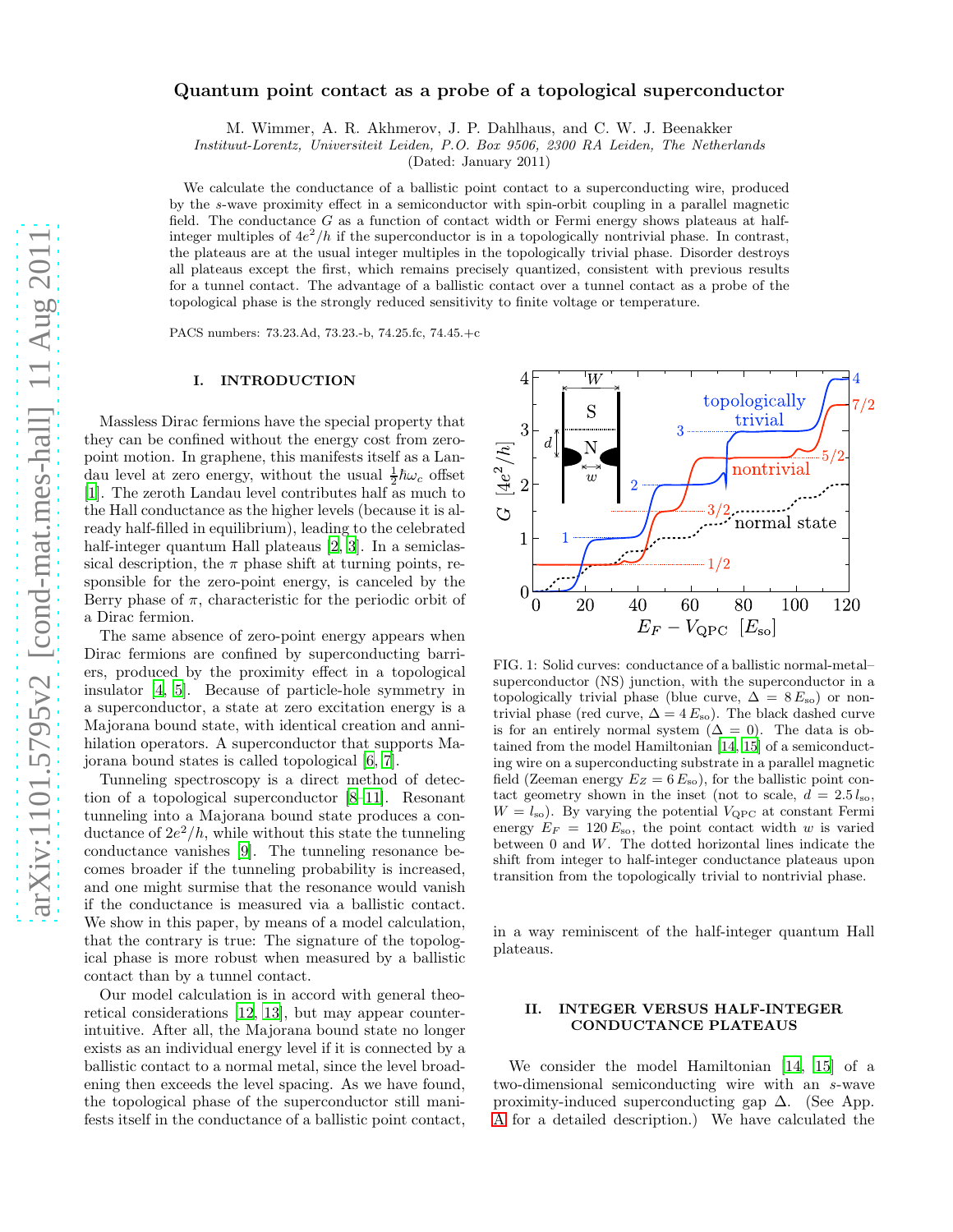scattering matrix of a quantum point contact (QPC) in the normal region  $(N)$  at a distance d from the superconducting region (S), by discretizing the Hamiltonian on a square lattice (lattice constant  $a = l_{\rm so}/40$ , with  $l_{\rm so}$  the spin-orbit scattering length). Our key result is presented in Fig. [1.](#page-0-0) The number of propagating modes in the point contact (and hence the transmittance  $T_{\text{QPC}}$ ) is varied by changing the electrostatic potential  $V_{\text{QPC}}$  inside the point contact, at constant Fermi energy  $E_F$ . Spin degeneracy is removed by the Zeeman energy  $E_Z = \frac{1}{2}g\mu_B B$  in a magnetic field  $B$  (parallel to the wire), so that when the entire system is in the normal state  $(\Delta \to 0)$  the conductance increases step wise in units of  $e^2/h$  (black dashed curve, showing the step wise increase of the transmittance from  $T_{\text{QPC}} = 0$ , for a fully pinched off contact, to  $T_{\rm QPC} = 8$ , for a maximally open contact).

The conductance  $G$  of the NS junction is obtained from the Andreev reflection eigenvalues  $R_n$  at the Fermi level,

<span id="page-1-3"></span>
$$
G = \frac{2e^2}{h} \sum_n R_n(E_F). \tag{1}
$$

The factor of two accounts for the fact that charge is added to the superconductor as Cooper pairs of charge 2e. (The spin degree of freedom is included in the sum over  $n$ .) The superconductor can be in a topologically trivial  $(Q = 1)$  or nontrivial  $(Q = -1)$  phase, depending on the relative magnitude of  $E_Z$ ,  $\Delta$ , and the spin-orbit coupling energy  $E_{\rm so} = \hbar^2 / m_{\rm eff} l_{\rm so}^2$ . The blue and red solid curves show these two cases, where the topological quantum number  $Q = \text{sign Det } r$  was obtained in an independent calculation from the determinant of the reflection matrix [\[16–](#page-5-14)[18\]](#page-5-15). As we see from Fig. [1,](#page-0-0) the conductance shows plateaus at values  $G_p$ ,  $p = 0, 1, 2, \ldots$ , given by

<span id="page-1-0"></span>
$$
G_p = \frac{4e^2}{h} \times \begin{cases} p & \text{if } Q = 1, \\ p + 1/2 & \text{if } Q = -1. \end{cases}
$$
 (2)

The sequence of conductance plateaus in the topologically trivial and nontrivial phases can be understood from basic symmetry requirements. As discovered by Béri [\[13\]](#page-5-11), particle-hole symmetry requires that the  $R_n$ 's at the Fermi level are either twofold degenerate or equal to 0 or 1. (See App. [B](#page-4-0) for a derivation.) A nondegenerate unit Andreev reflection eigenvalue is therefore pinned to exactly this value and contributes to the conductance a quantized amount of  $2e^2/h$ . This is the signature of the topological superconductor which persists even after the Majorana bound state has merged with the continuum of states in the normal metal contact.

If we include only the degenerate  $R_n$ 's in the sum over *n* (indicated by a prime,  $\sum'$ ), we may write

<span id="page-1-1"></span>
$$
G = \frac{e^2}{h} \left( 1 - Q + 4 \sum_{n}^{\prime} R_n \right). \tag{3}
$$

A new mode that is fully Andreev reflected thus adds  $4e^2/h$  to the conductance, with an offset of 0 or  $2e^2/h$  in the topologically trivial or nontrivial phases. The resulting conductance plateaus therefore appear at integer or



<span id="page-1-2"></span>FIG. 2: Same as Fig. [1,](#page-0-0) but now in the presence of disorder (for two values of the disorder strength). The first conductance plateau in the topologically nontrivial phase remains precisely quantized.

half-integer multiples of  $4e^2/h$ , depending on the topological quantum number, as expressed by Eq. [\(2\)](#page-1-0) and observed in the model calculation.

The quantum point contact conductance plateaus in the topologically nontrivial phase occur at the same halfinteger multiples of  $4e^2/h$  as the quantum Hall plateaus in graphene, but the multiplicity of 4 has an entirely different origin: In graphene, the factor of four accounts for the twofold spin and valley degeneracy of the energy levels, while in the NS junction there is no degeneracy of the energy levels. One factor of two accounts for the Cooper pair charge, while the other factor of two is due to the Béri degeneracy of the non-unit Andreev reflection eigenvalues.

### III. EFFECT OF DISORDER

While in the quantum Hall effect all plateaus are insensitive to disorder, in the NS junction this applies only to the first plateau. As follows from Eq. [\(3\)](#page-1-1), the first plateau at  $G = (1 - Q)(e^2/h)$  is determined by the topological quantum number Q, which is robust against perturbations of the Hamiltonian. No such topological protection applies to the higher plateaus, since  $R_n$  can take on any value between 0 and 1 in the presence of disorder.

This is demonstrated in Fig. [2,](#page-1-2) where we have added disorder to the model calculation (both in the normal and in the superconducting region), by randomly chosing the electrostatic potential at each lattice point from the interval  $[-U_{\text{disorder}}, U_{\text{disorder}}]$ . The mean free path  $l_{\rm mfp} \propto U_{\rm disorder}^{-2}$  depends rather sensitively on the disor-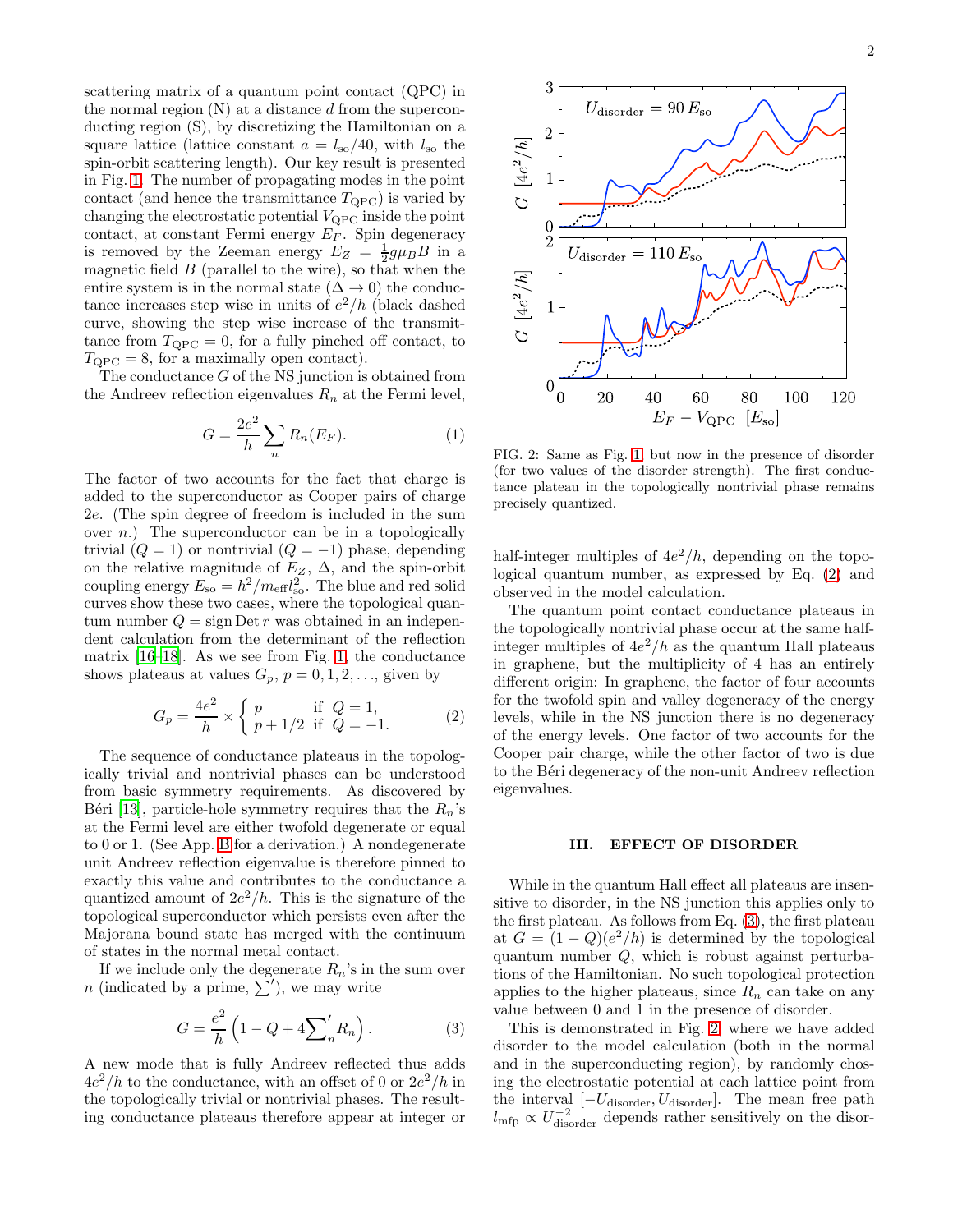

<span id="page-2-0"></span>FIG. 3: Differential conductance at different values of  $E_F$  –  $V_{\text{QPC}}$  (listed in units of  $E_{\text{so}}$ ), for two values of the distance d between quantum point contact and superconductor. The data is taken on the first conductance plateau in the topologically nontrivial phase ( $\Delta = 4 E_{\rm so}$ ,  $U_{\rm disorder} = 90 E_{\rm so}$ ). The quantum point contact is in the tunneling regime for the blue curve (transmittance  $T_{\text{QPC}} = 0.1$ ) and in the single-mode ballistic regime for the black curve  $(T_{\text{QPC}} \approx 1)$ . The width of the conductance peak increases both upon increasing  $T_{\text{QPC}}$ and upon decreasing d.

der strength. We show results for  $U_{\text{disorder}} = 90 E_{\text{so}}$  and  $110 E_{so}$ , when the mean free path (calculated in Born approximation) is estimated at  $l_{\text{mfp}} = 9 l_{\text{so}}$  and  $6 l_{\text{so}}$ , respectively. (The topologically nontrivial phase itself persists up to  $l_{\text{mfp}} = 3 l_{\text{so}}$ .)

## IV. EFFECT OF FINITE VOLTAGE AND TEMPERATURE

These are all results in the limit of zero applied voltage V and zero temperature  $T$ . There is then no qualitative difference between the  $2e^2/h$  conductance resonance in the tunneling regime or in the ballistic regime. A substantial difference appears at finite voltages or temperatures.

Considering first the effect of a nonzero applied voltage, we show in Fig. [3](#page-2-0) the differential conductance

<span id="page-2-2"></span>
$$
\frac{dI}{dV} = \frac{2e^2}{h} \sum_{n} R_n (E_F + eV). \tag{4}
$$

The peak centered at  $V = 0$  is the signature of the topo-logically nontrivial phase [\[9\]](#page-5-9). The height  $2e^2/h$  of this peak remains the same as  $T_{QPC}$  is raised from 0 to 1 by opening up the point contact, but the peak width increases. For a given  $T_{\text{QPC}}$ , moving the point contact closer to the superconductor also has the effect of increasing the peak width (right panel in Fig. [3\)](#page-2-0).



<span id="page-2-1"></span>FIG. 4: The solid curve is the same data as the black curve in the left panel of Fig. [3](#page-2-0) ( $E_F - V_{QPC} = 10 E_{so}$ ,  $T_{QPC} \approx 1$ ), but on a larger voltage scale to show the resonances beyond the conductance peak centered at  $V = 0$ . (The curve is  $\pm V$  symmetric.) The dashed curve shows that the conductance peak becomes a conductance dip when a second mode opens up in the quantum point contact  $(E_F - V_{QPC} = 20 E_{so}, T_{QPC} \approx 2)$ .

These considerations apply to the transition from the tunneling regime ( $T_{\text{QPC}} \ll 1$ ) to the ballistic regime with a single transmitted mode ( $T_{\text{QPC}} \approx 1$ ). If we open the point contact further, a second mode is partially transmitted and at  $T_\mathrm{QPC}\approx1.3$  the conductance peak switches to a conductance dip. Fig. [4](#page-2-1) contrasts the inverted resonances at  $T_{\text{OCP}}$  equal to 1 (conductance peak) and equal to 2 (conductance dip). The voltage scale in this figure is larger than Fig. [3,](#page-2-0) to show also the higher-lying resonances.

A simple estimate for the width  $\delta \simeq \hbar/\tau_{\text{dwell}}$  of the conductance peak in the tunneling regime equates it to the inverse of the dwell time  $\tau_{dwell}$  of an electron (effective mass  $m_{\text{eff}}$ ) in the region (of size  $W \times d$ ) between the point contact and the NS interface. For the relatively large mean free paths in the calculation  $(l_{\text{mfp}} > W, d)$ , the dwell time for point contact widths  $w \ll W$ , d is given by  $\tau_{\text{dwell}} \simeq m_{\text{eff}} W d/\hbar T_{\text{OPC}}$ , so we estimate

$$
\delta \simeq \frac{\hbar^2 T_{\rm QPC}}{m_{\rm eff} W d} = \frac{l_{\rm so}^2}{W d} T_{\rm QPC} E_{\rm so}.
$$
 (5)

This formula (without numerical prefactors) qualitatively accounts for the increase of  $\delta$  with decreasing d and with increasing  $T_{\text{QPC}}$  in the tunneling regime  $T_{\text{QPC}} \ll 1$ , but for a quantitative description of the ballistic regime, including the switch from peak to dip, a more complete theory is needed.

A similarly different robustness in the tunneling and ballistic regime appears if we consider the effect of a nonzero thermal energy  $k_B T$  on the  $2e^2/h$  conductance plateau. The finite-temperature conductance is calculated from

$$
G(k_BT) = \frac{2e^2}{h} \int_{-\infty}^{\infty} dE \sum_{n} R_n(E) \frac{d}{dE} \frac{-1}{1 + e^{E/k_BT}}.
$$
 (6)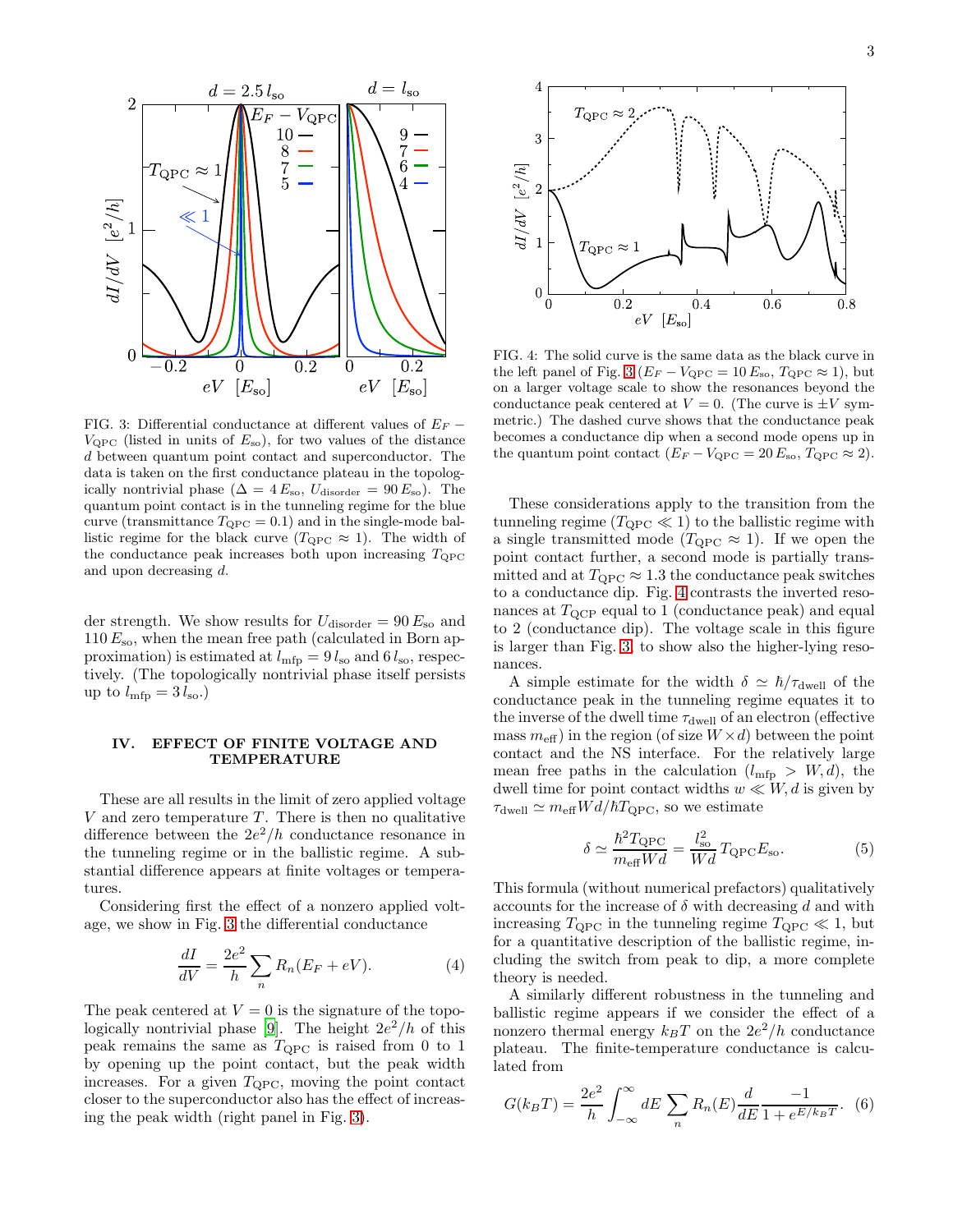

<span id="page-3-1"></span>FIG. 5: Conductance in the topologically nontrivial phase for different values of the thermal energy  $k_B T$ . The  $2e^2/h$ plateau is suppressed at the smallest temperatures in the tunneling regime, and only for larger temperatures in the ballistic regime.

We show in Fig. [5](#page-3-1) how raising the temperature suppresses the  $2e^2/h$  conductance plateau in the topologically nontrivial phase. The characteristic temperature scale for the suppression is  $k_BT \simeq \delta$ , so the plateau persists longest for  $T_{\text{QPC}} \approx 1$ , when the line width  $\delta$  of the resonance is the largest.

### V. CONCLUSION

In conclusion, we have presented a model calculation that shows how a quantum point contact can be used to distinguish the topologically trivial and nontrivial phases of a superconducting wire. The  $2e^2/h$  conductance resonance in the tunneling regime [\[9\]](#page-5-9) persists in the ballistic regime, with a greatly reduced sensitivity to finite voltages and temperatures. The characteristic temperature scale (for a typical value  $E_{so} = 0.1 \,\text{meV}$  of the spin-orbit coupling energy in InAs) reaches the 100 mK range in the ballistic regime, which is still quite small but within experimental reach.

As more and more modes are opened in the ballistic point contact, new conductance plateaus appear at multiples of  $4e^2/h$  which are integer in the trivial and half-integer in the nontrivial phase. This sequence of plateaus is a striking demonstration of the role which the degeneracy of Andreev reflection eigenvalues plays in the classification of topological superconductors [\[13,](#page-5-11) [19\]](#page-5-16).

#### Acknowledgments

This research was supported by the Dutch Science Foundation NWO/FOM, by the Deutscher Akademischer Austausch Dienst DAAD, and by an ERC Advanced Investigator Grant.



<span id="page-3-3"></span>FIG. 6: Contour plot of the quantum point contact potential [\(A3\)](#page-3-2), for the parameters  $\ell = 0.2 l_{\rm so}$ ,  $\hbar \omega_x = 15 E_{\rm so}$ ,  $\hbar \omega_y =$  $25 E_{\rm so}$ ,  $V_{\rm OPC} = 55 E_{\rm so}$ . This is the constriction used in the calculations of the conductance.

### <span id="page-3-4"></span><span id="page-3-0"></span>Appendix A: Model Hamiltonian

Our model calculations are based on the Hamiltonian of Refs. [\[14](#page-5-12), [15\]](#page-5-13), which describes an InAs nanowire on an Al or Nb substrate. The Bogoliubov-De Gennes Hamiltonian

$$
\mathcal{H} = \begin{pmatrix} 1 & 0 \\ 0 & \sigma_y \end{pmatrix} \begin{pmatrix} H_R - E_F & \Delta \\ \Delta^* & E_F - \sigma_y H_R^* \sigma_y \end{pmatrix} \begin{pmatrix} 1 & 0 \\ 0 & \sigma_y \end{pmatrix}
$$

$$
= \begin{pmatrix} H_R - E_F & \Delta \sigma_y \\ \Delta^* \sigma_y & E_F - H_R^* \end{pmatrix}
$$
(A1)

couples electron and hole excitations near the Fermi energy  $E_F$  through an s-wave superconducting order parameter  $\Delta$ . (We have made a unitary transformation to ensure that the condition for particle-hole symmetry has the form used in App. [B.](#page-4-0))

The excitations are confined to a wire of width W in the  $x - y$  plane of the semiconductor surface inversion layer, where their dynamics is governed by the Rashba Hamiltonian

$$
H_{\rm R} = \frac{p^2}{2m_{\rm eff}} + U(r) + \frac{\alpha_{\rm so}}{\hbar} (\sigma_x p_y - \sigma_y p_x) + \frac{1}{2} g_{\rm eff} \mu_B B \sigma_x.
$$
\n(A2)

The spin is coupled to the momentum  $p = -i\hbar\partial/\partial r$ by the Rashba effect, and polarized through the Zeeman effect by a magnetic field  $B$  parallel to the wire (in the x-direction). Characteristic length and energy scales are  $l_{\rm so} = \hbar^2 / m_{\rm eff} \alpha_{\rm so}$  and  $E_{\rm so} = m_{\rm eff} \alpha_{\rm so}^2 / \hbar^2$ . Typical values in InAs are  $l_{\rm so} = 100 \text{ nm}$ ,  $E_{\rm so} = 0.1 \text{ meV}$ ,  $E_Z = \frac{1}{2} g_{\text{eff}} \mu_B B = 1 \,\text{meV} \text{ at } B = 1 \,\text{T}.$ 

The electrostatic potential  $U = U_{\text{QPC}} + \delta U$  is the sum of a gate potential  $U_{\text{QPC}}$  and an impurity potential  $\delta U$ . The impurity potential  $\delta U(x, y)$  varies randomly from site to site on a square lattice (lattice constant  $a$ ), distributed uniformly in the interval  $[-U_{\text{disorder}}, U_{\text{disorder}}].$ 

The gate potential  $U_{\text{QPC}}(x, y)$  (see Fig. [6\)](#page-3-3) defines a saddle-shaped constriction of length  $2\ell$ , containing a potential barrier of height  $V_{\text{QPC}} > 0$ ,

<span id="page-3-2"></span>
$$
U_{\rm QPC} = \begin{cases} \max[0, V_{\rm QPC} + U_{\rm saddle}(x, y)] & \text{for } |x| > \ell, \\ V_{\rm QPC} + \frac{1}{2} m_{\rm eff} \omega_y^2 y^2 & \text{for } |x| < \ell, \\ \text{(A3a)} \end{cases}
$$

$$
U_{\text{saddle}} = -\frac{1}{2} m_{\text{eff}} \omega_x^2 (|x| - \ell)^2 + \frac{1}{2} m_{\text{eff}} \omega_y^2 y^2. \tag{A3b}
$$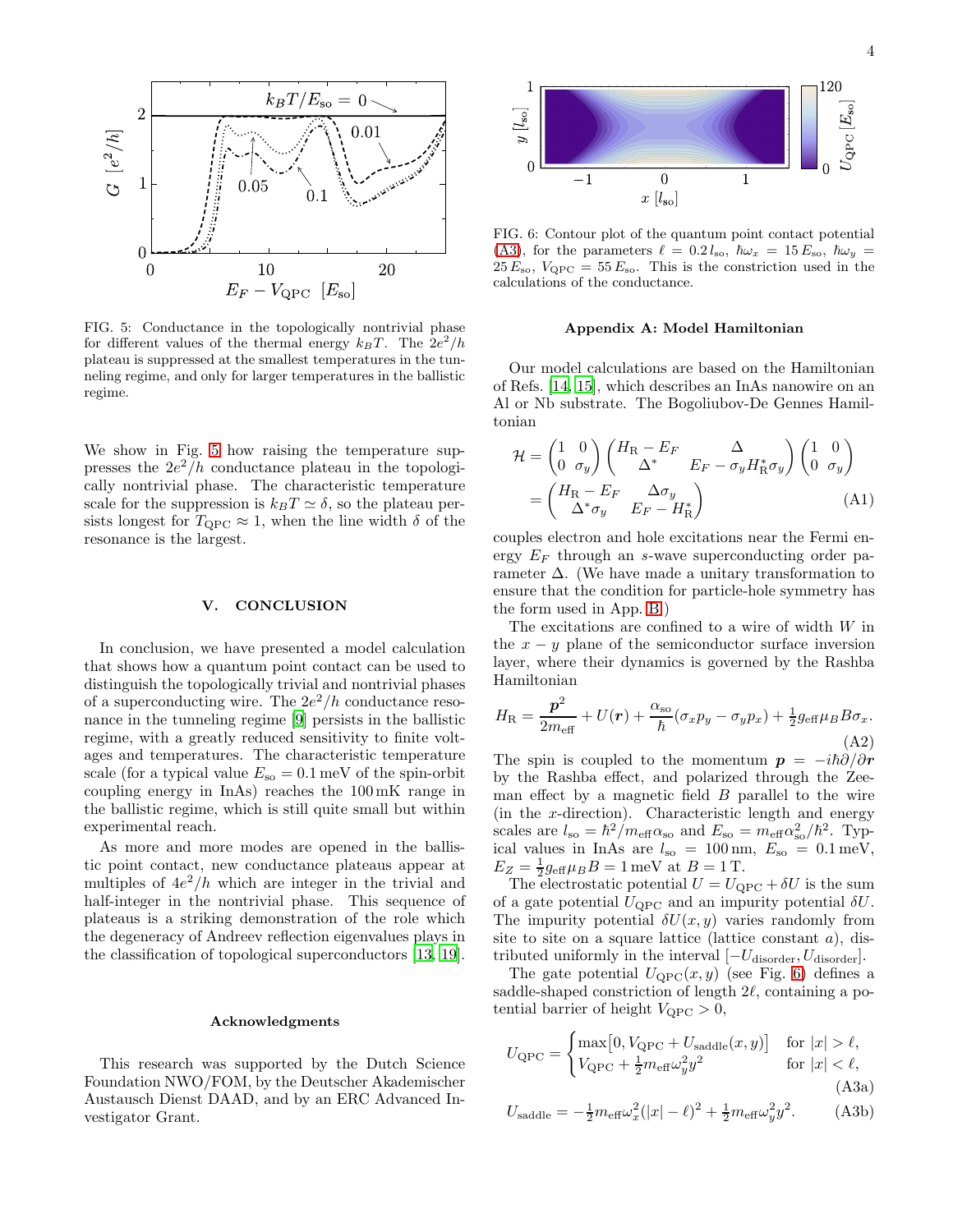The center  $(0,0)$  of the constriction is placed in the normal region at a distance d from the NS interface at  $x = d$ . The characteristic width  $w$  of the constriction at the Fermi energy  $E_F > V_{\rm QPC}$  is defined by

$$
w = \sqrt{\frac{2(E_F - V_{\rm QPC})}{m_{\rm eff}\omega_y^2}}.\tag{A4}
$$

(This is the separation of classical turning points in the absence of Rashba and Zeeman effects.)

All material parameters have the same value throughout the wire, except the superconducting order parameter  $\Delta$ , which is set to zero for  $x < d$  and  $x > L + d$ . The length L of the superconducting region if chosen long enough that quasiparticle transmission through it can be neglected (transmission probability  $< 10^{-7}$ ).

Using the algorithm of Ref. [\[20](#page-5-17)] we calculate the reflection matrix  $r$  of the NS junction, which is unitary in the absence of transmission through the superconductor. Andreev reflection is described by the  $N \times N$  subblock  $r_{he}$ ,

<span id="page-4-1"></span>
$$
r = \begin{pmatrix} r_{ee} & r_{eh} \\ r_{he} & r_{hh} \end{pmatrix} . \tag{A5}
$$

The Andreev reflection eigenvalues  $R_n$   $(n = 1, 2, \dots N)$ are the eigenvalues of the Hermitian matrix product  $r_{he}r_{he}^{\dagger}$ . They are evaluated at the Fermi level for the conductance  $(1)$  or at an energy  $eV$  above the Fermi level for the differential conductance [\(4\)](#page-2-2).

### <span id="page-4-0"></span>Appendix B: Béri degeneracy

We give a self-contained derivation of the degeneracy of the Andreev reflection eigenvalues discovered by Béri [\[13,](#page-5-11) [21\]](#page-5-18).

The Hamiltonian [\(A1\)](#page-3-4) satisfies the particle-hole symmetry relation

$$
\begin{pmatrix} 0 & 1 \\ 1 & 0 \end{pmatrix} \mathcal{H}^* \begin{pmatrix} 0 & 1 \\ 1 & 0 \end{pmatrix} = -\mathcal{H}.
$$
 (B1)

For the reflection matrix  $r(\varepsilon)$  at energy  $\varepsilon$  (relative to the Fermi level) this implies

$$
\begin{pmatrix} 0 & 1 \\ 1 & 0 \end{pmatrix} r(\varepsilon)^* \begin{pmatrix} 0 & 1 \\ 1 & 0 \end{pmatrix} = r(-\varepsilon). \tag{B2}
$$

At the Fermi level  $(\varepsilon = 0)$  the electron and hole subblocks in Eq. [\(A5\)](#page-4-1) are therefore related by

$$
r_{hh} = r_{ee}^*, \ \ r_{eh} = r_{he}^*.
$$
 (B3)

Let us first assume that all  $R_n$ 's are nonzero, so that the matrix  $r_{he}$  is invertible. Unitarity  $r^{\dagger}r = 1$  requires that  $r_{eh}^{\dagger}r_{ee} + r_{hh}^{\dagger}r_{he} = 0$ , hence at the Fermi level

<span id="page-4-2"></span>
$$
A \equiv r_{ee} r_{he}^{-1} = -A^{\mathrm{T}} \tag{B4}
$$

is an antisymmetric matrix. (The superscript T denotes the transpose.) The Hermitian matrix product

$$
A^{\dagger}A = (r_{he}r_{he}^{\dagger})^{-1} - 1
$$
 (B5)

has eigenvalues  $a_n = 1/R_n - 1$ ,  $n = 1, 2, \ldots N$ .

Let  $\Psi$  be an eigenvector of  $A^{\dagger}A$  with (real, nonnegative) eigenvalue a, so  $A^{\dagger} A \Psi = a \Psi$ . Then  $\Psi' =$  $(A\Psi)^*$  satisfies  $A^{\dagger}A\Psi' = -A^*AA^*\Psi^* = A^*(A^{\dagger}A\Psi)^* =$  $(aA\Psi)^* = a\Psi'$ . The eigenvalue a is therefore twofold degenerate, unless  $\Psi'$  and  $\Psi$  are linearly dependent.

If  $\Psi' = \lambda \Psi$  for some  $\lambda$ , then  $a\Psi = A^{\dagger}A\Psi =$  $-A^*(\lambda \Psi)^* = -|\lambda|^2 \Psi$ , hence  $a = 0$ . So any eigenvalue  $1/R_n - 1 \neq 0$  of  $A^{\dagger}A$  is twofold degenerate, which implies that the Andreev reflection eigenvalues  $R_n \neq 0, 1$ are twofold degenerate.

To extend the proof to the case that some  $R_n$ 's are zero, we regularize the inverse and consider the matrix

$$
A_{\epsilon} = X^{\mathrm{T}} r_{he}^{\mathrm{T}} r_{ee} X, \quad X = r_{he}^{\dagger} (r_{he} r_{he}^{\dagger} + \epsilon)^{-1}, \tag{B6}
$$

with  $\epsilon$  a positive infinitesimal. This matrix reduces to the one defined in Eq.  $(B4)$  if  $r_{he}$  is invertible and is well defined even if it is not. Since  $A_{\epsilon}$  remains antisymmetric, we can follow the same steps to conclude that the nonzero eigenvalues of  $A_{\epsilon}^{\dagger} A_{\epsilon}$  are twofold degenerate. Evaluation of this matrix product using the identity

$$
r_{ee}^{\dagger} (r_{he} r_{he}^{\dagger})^{\mathrm{T}} = (r_{he}^{\dagger} r_{he}) r_{ee}^{\dagger}
$$
 (B7)

gives the expression

$$
A_{\epsilon}^{\dagger} A_{\epsilon} = (1 - r_{he} r_{he}^{\dagger}) (r_{he} r_{he}^{\dagger})^3 (r_{he} r_{he}^{\dagger} + \epsilon)^{-4}, \quad (B8)
$$

which has eigenvalues  $a_{\epsilon,n} = (1 - R_n)R_n^3(R_n + \epsilon)^{-4}$ . These are either zero or twofold degenerate, hence we conclude that the  $R_n$ 's are either equal to 0 or 1 or twofold degenerate.

Notice that this Béri degeneracy is distinct from the familiar Kramers degeneracy (although the proof goes along similar lines [\[22](#page-5-19)]). Kramers degeneracy is a consequence of an anti-unitary symmetry which squares to −1. The particle-hole symmetry operation

$$
\mathcal{O}_{\rm ph} = \begin{pmatrix} 0 & 1 \\ 1 & 0 \end{pmatrix} \times \text{complex conjugation} \tag{B9}
$$

is anti-unitary, but squares to  $+1$ .

In the absence of time-reversal and spin-rotation symmetry, only the Béri degeneracy of the Andreev reflection eigenvalues is operative. This is the case for the model Hamiltonian [\(A1\)](#page-3-4) considered here (with time-reversal symmetry broken by the Zeeman effect and spin-rotation symmetry broken by the Rashba effect). As worked out in Ref. [\[19\]](#page-5-16), if one or both of these symmetries are present, then all  $R_n$ 's are twofold degenerate — including those equal to 0 or 1. The Kramers degeneracy then comes in the place of the Beri degeneracy, it is not an additional degeneracy.